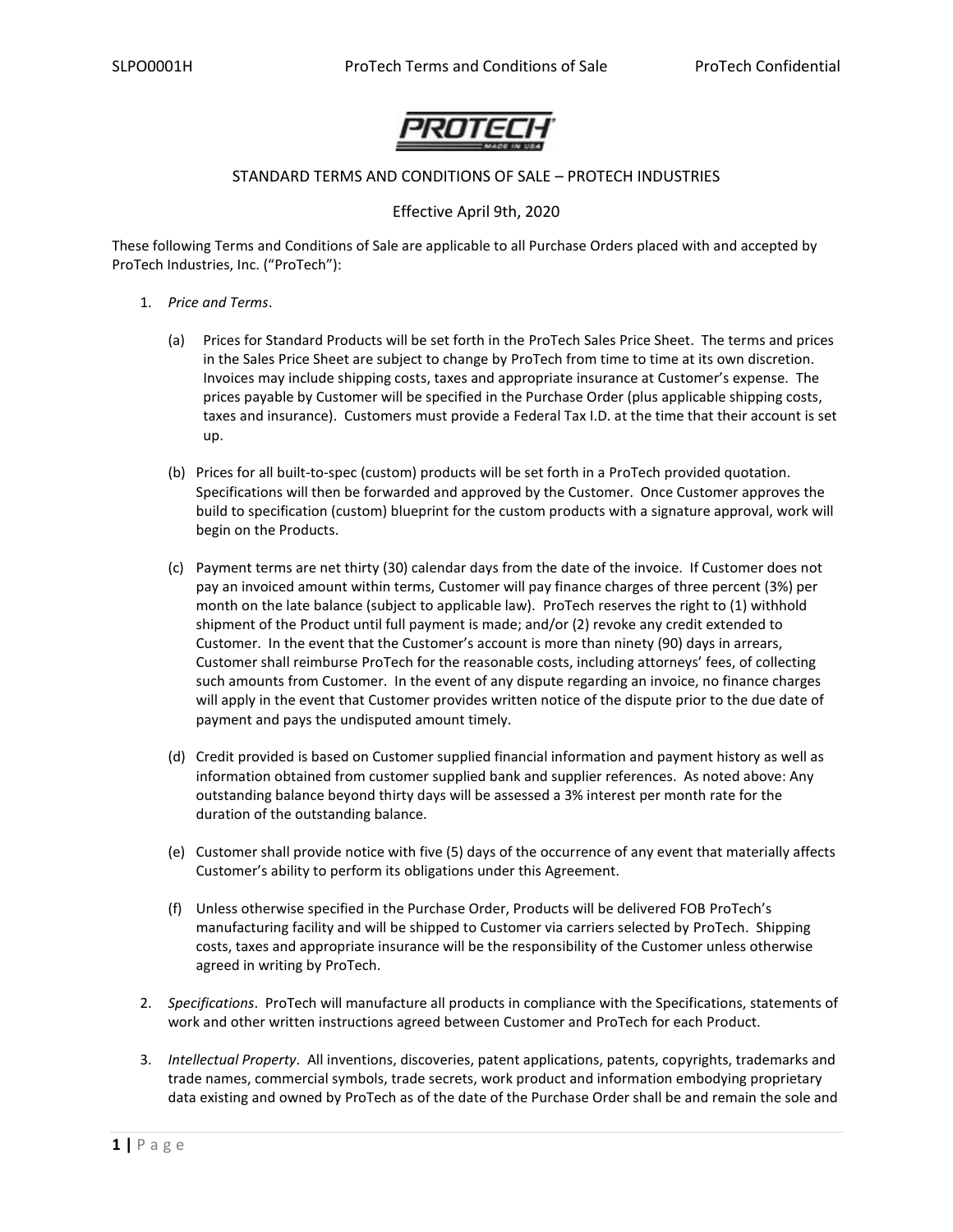exclusive property of ProTech. Sharing of ProTech engineering prints, or any form of ProTech Intellectual Property without the express authorization of ProTech Industries is forbidden.

4. **PROTECH® Products — Limited Lifetime Warranty** PROTECH INDUSTRIES, INC. (the "Manufacturer") warrants to the original purchaser only that PROTECH® Truck Products (the "PROTECH® Product") will be free from defects in material and workmanship from the date of purchase and continuing for the expected lifetime of the PROTECH® Product. A copy of the original sales receipt must be supplied to the Manufacturer at the time a warranty claim is made. This warranty terminates if the original purchaser transfers the PROTECH® Product to any other person.

#### **What is covered?**

All PROTECH® Products identified above that are purchased on or after December 1, 2018.

### **What We Will Do To Correct Problems?**

Subject to the limitations and exclusions described in this limited warranty, the Manufacturer will remedy defects in materials or workmanship by providing one of the following remedies at its option and without charge to the original purchaser for parts or labor: (a) repairing the defective portion of the PROTECH® Product or (b) replacing the entire PROTECH® Product. In addition, the Manufacturer may elect at its option, not to repair or replace the PROTECH® Product, but rather issue to the original purchaser a refund equal to the purchase price paid for the PROTECH® Product or a credit to be used toward the purchase of a new PROTECH® Product.

#### **What is not covered?**

This limited warranty expressly excludes:

• Our factory applied powder coat finish is only included for the first year after the original purchase. This one year warranty on power coat applies to exterior surfaces of the product.

• Defects caused by normal wear and tear, cosmetic rust, scratches, accidents, unlawful vehicle operation, or modification to the product, or any types or repair of a PROTECH® Product other than those authorized or provided by the Manufacturer.

• Defects resulting from conditions beyond the Manufacturer's control including, but not limited to misuse, overloading, or failure to assemble, mount or use the PROTECH® Product in accordance with the Manufacturer's written instructions or guidelines included with the PROTECH® Product or made available to the original purchaser.

• Damage to the contents of the box or vehicle; or cost associated with installation or removal of said product.

• TO THE EXTENT PERMITTED BY LAW, IN NO EVENT SHALL THE MANUFACTURER BE LIABLE FOR ANY INCIDENTAL, SPECIAL, INDIRECT, OR CONSEQUENTIAL DAMAGES, INCLUDING ANY ECONOMIC LOSS, WHETHER RESULTING FROM NONPERFORMANCE, USE, MISUSE OR INABILITY TO USE THE PROTECH® PRODUCT OR THE MANUFACTURER'S NEGLIGENCE.

#### **No Other Express Warranty Applies**

This Limited Lifetime Warranty is the sole and exclusive warranty for PROTECH® Products. No employee, agent, dealer, or other person is authorized to alter this warranty or make any other warranty on behalf of PROTECH INDUSTRIES, INC.

# **Notification Procedures**

If the PROTECH® Product does not conform to the terms of this limited warranty, the original owner must promptly notify the Manufacturer in writing upon discovery of the nonconformity. In order to receive the remedies under this limited warranty, the warranty claim must describe the nature of the nonconformity, and a copy of the original sales receipt, invoice, bill or other proof of purchase must accompany the claim. Repairs or modifications made to the PROTECH® Product by other than the Manufacturer or its authorized agent will nullify this limited warranty. Coverage under this limited warranty is conditioned at all times upon the owner's compliance with these required notification and repair procedures. Warranty claims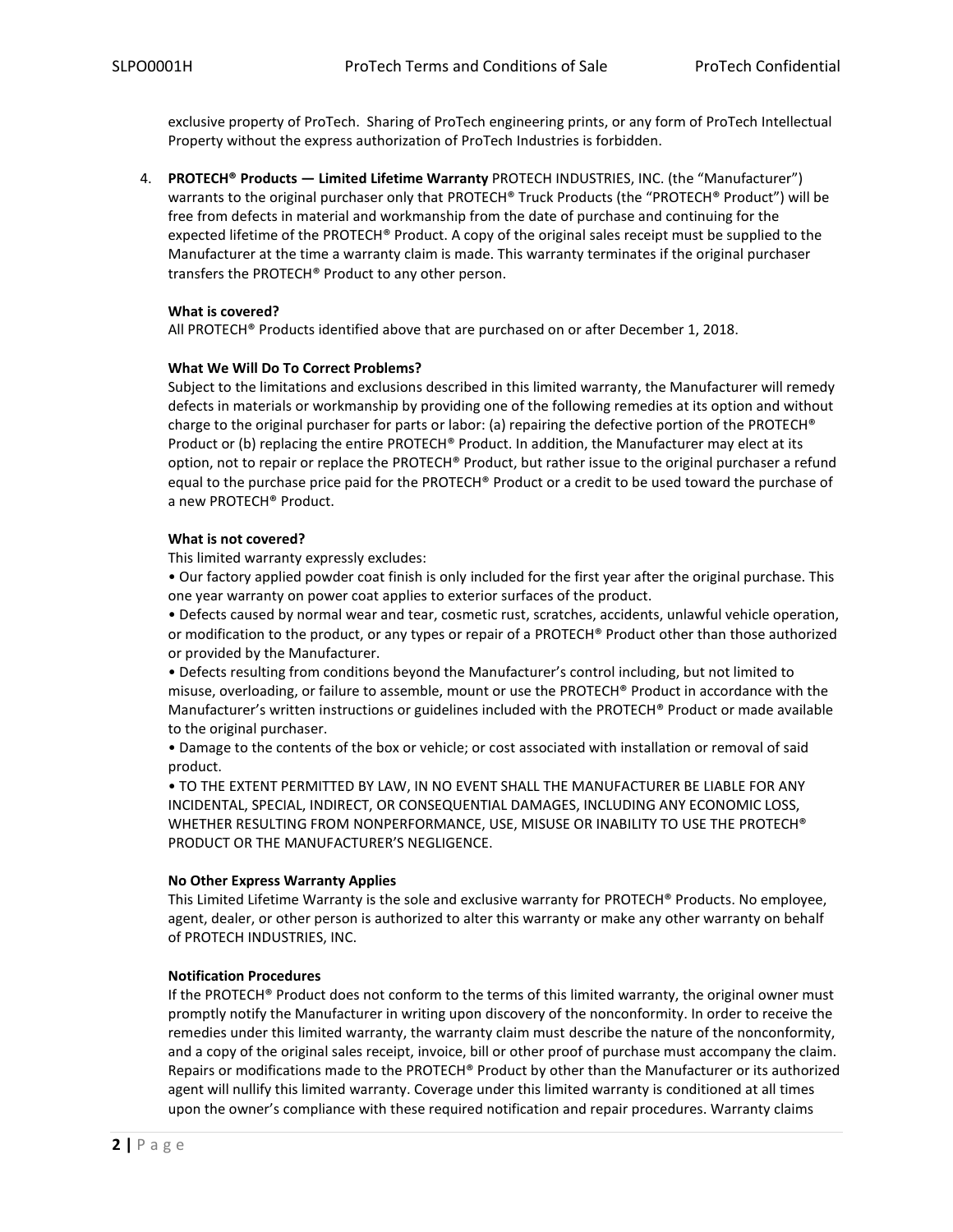must include reciprocal contact information and may be made via certified mail to: ProTech Industries, Inc. 14113 NE 3rd Ct, Vancouver, WA 98685.

- 5. *Limitation of Liability*. IN NO EVENT SHALL EITHER PARTY BE LIABLE FOR INCIDENTAL, SPECIAL, INDIRECT, CONSEQUENTIAL, OR PUNITIVE DAMAGES.
- 6. *Inspection and Acceptance*. All deliveries of Products are subject to inspection and testing by Customer. Within three (3) days after receipt of a Product or Products ("Rejection Period"), Customer may inspect and reject any Product that fails to meet the Specifications. Within the Rejection Period, a Customer may notify ProTech of any Product rejections and the reasons therefor and Customer may return rejected or defective Products to ProTech. In the event that the returned Product is defective, ProTech will repair or replace such defective Product. ProTech will return to Customer, freight prepaid, all repaired or replaced Products within 10 days after ProTech's receipt of the returned Product or within such other time as specified by ProTech. Any returned Products that have been determined by ProTech personnel to have been damaged by misuse, abuse or unauthorized repair may be treated by ProTech as "out of warranty" and subject to repair charges. Notwithstanding anything to the contrary contained in this Agreement, inspection or failure to inspect the Products upon delivery will not affect Customer's rights under the warranty provisions of this Agreement.
- 7. *On-Time Shipment and Delivery*. Protech considers an individual order shipment on time if it is made within the following timeframes:
	- a. Zero days late to the later of…
		- i. Protech's original committed ship date in acknowledging the order
		- ii. Any subsequent and later reschedule date requested by the customer
	- b. No more than seven days early to the earlier of…
		- i. Date requested by the customer
		- ii. Protech's committed ship date

Orders shipped within these guidelines will be considered "on time" and within the terms of the order contract. ProTech reserves the right to amend this guideline without notice due to special circumstances determined solely in its discretion.

- 8. *Change Order*. ProTech agrees to promptly implement, at Customer's expense, any change in the Specifications submitted by Customer and agreed to by ProTech, provided no manufacturing has begun on the product being manufactured, and no materials have been modified for use in the approved custom product. If a portion of the Product has been manufactured before the change order, Customer acknowledges that the expenses for rework requested in the change order may be significant.
- 9. *Will Call Policy*. Customers are notified when Will Call Orders are available for pick up. Orders must be picked up within 10 business days of notification. After 10 days, ProTech will ship to customer address and add freight charges to invoice.
- 10. *Responsibility of Customer*. Any Product signed for at the time of delivery is the responsibility of the Customer, and any damages not noted at the time of delivery are the sole responsibility of the Customer. Freight claims need to be addressed at the time of the inspection.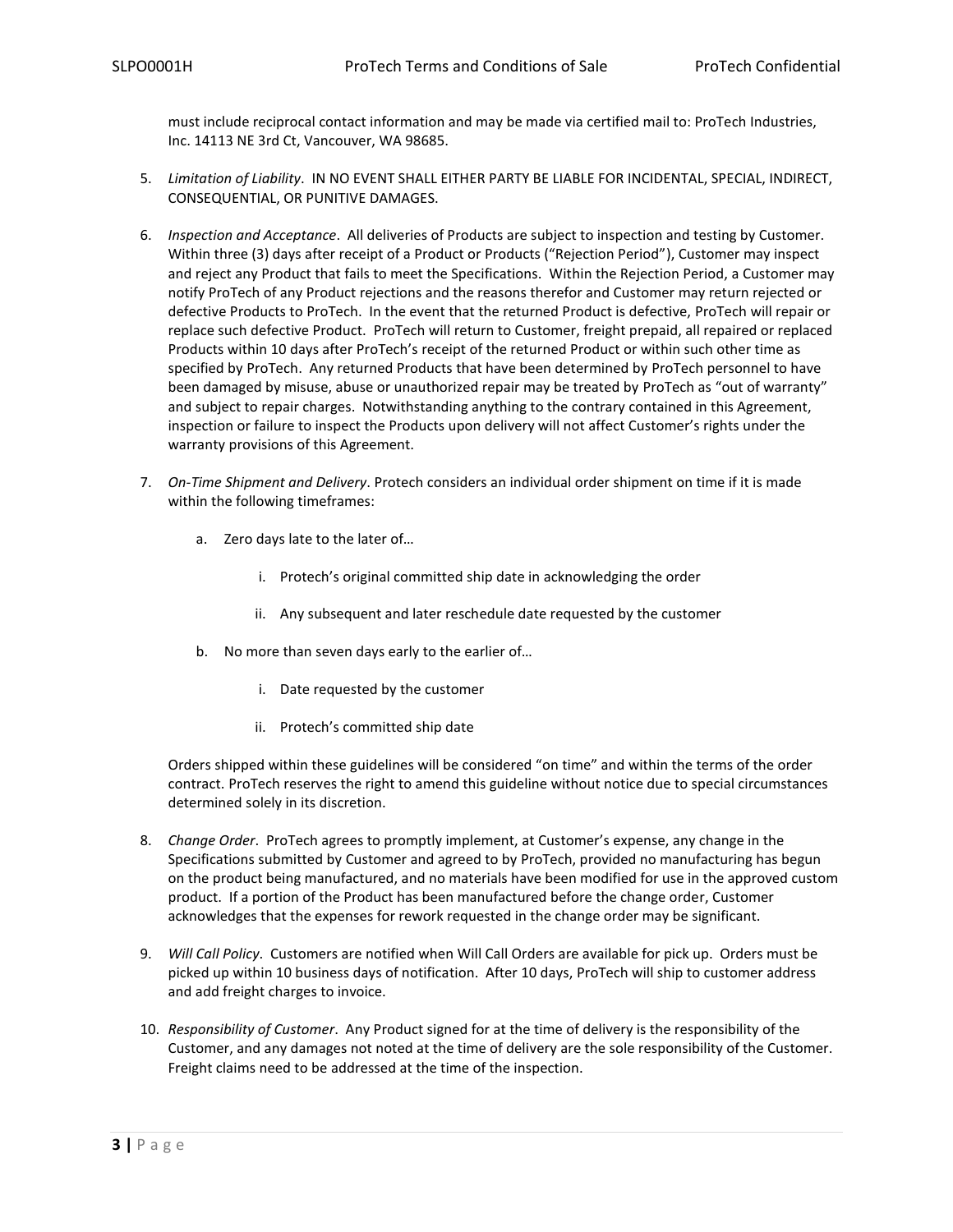- 11. *Return Policy*. ProTech is not responsible for unsold Products at the Customer location, and will not accept returned Products unless agreed to by ProTech in advance and in writing under "special circumstance" by ProTech. Any returned Product must be agreed to within 30 days of shipment, or within the agreed to stock adjustment period, and then are subject to a minimum 20% restocking fee and cost of return freight. Return shipment costs are the responsibility of the Customer unless otherwise agreed to by ProTech.
- 12. *Cancellations*. Items that have shipped are subject to the Returns Policy in Section 10. For all cancellation requests on unshipped (open) orders, ProTech agrees to promptly quote any costs incurred in the effort to fulfill the order in question. These costs may include, but are not limited to, material and labor in the engineering, administration and/or manufacture of the order. ProTech agrees to make all reasonable efforts to mitigate these costs, but they are ultimately the responsibility of the customer in cases of cancellation. In general, there are three categories of product that drive the severity of costs involved in a cancellation request, as follows:
	- a. *Build to Stock Product –* Items that ProTech stocks in advance of order can usually be canceled at any time prior to shipment without cost. One exception would be for orders of quantity(s) in excess of seasonal stocking levels.
	- b. *Build to Order Product –* Items that ProTech builds to order are subject to costs associated with material and labor directly related to the product's manufacture.
	- c. *Custom Product –* In addition to those costs directly related to the product's manufacture, custom orders may incur costs associated with the design/engineering and testing of the product, typically 30% or more of the product's sale price.
- 13. *Stock Adjustments*. Each Customer is allowed one (1) stock adjustment per calendar year. Products that can be returned must have been purchased within the previous 12 months from ProTech. All stock adjustments are subject to a 2 for 1 offsetting order. Example: if \$1000 is to be used in a stock adjustment, an order for \$2000 of new Products must be placed at the time the request for stock adjustment is submitted. All returned Products must be free of defect and be in salable condition.
- 14. *Credit for Returns.* Credits that are issued to customers will be considered, "in house credits". Credits will not be refunded in cash and they will be issued with an expiration date of 90 days. The credit must be taken as payment toward other invoices that exist or will exist in the future. The customer will have a 90 day period of time to take outstanding credits before the credit is removed from the account.
- 15. *Credit Card Payments.* Should a credit card payment need to be reversed the credit will only be issued back against the same card used in the original transaction. In the event that a credit card charge is disputed, ProTech will comply with federally regulated credit card rules.